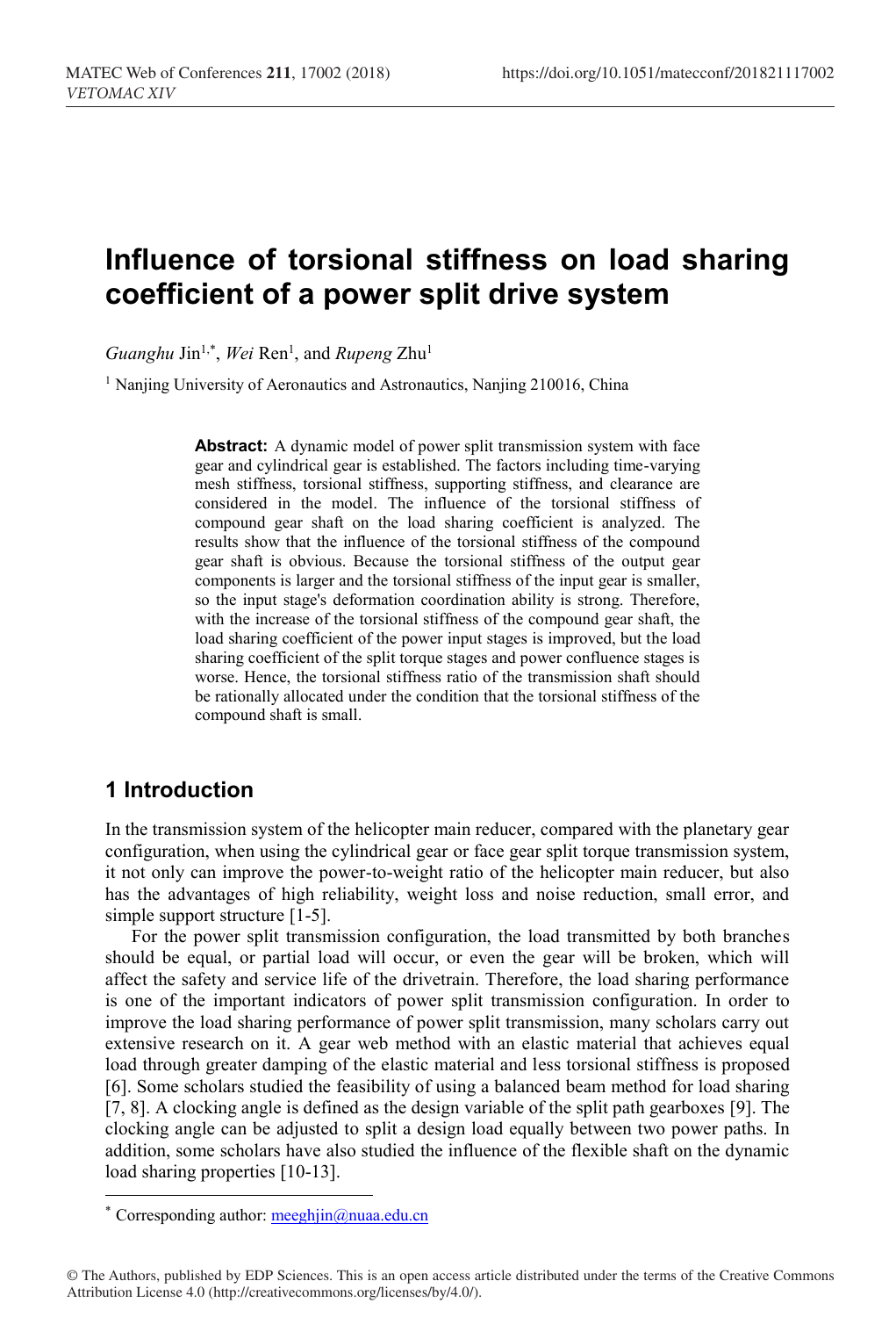Combined with the advantages of power split transmission with face-gear and cylindrical gear drive, the configuration of double split gear system with face gear and spur gear is put forward. Based on the concentrated mass method, a bending and torsion coupling dynamics model is established, and the influence of torsional stiffness of the compound gear shaft on the load sharing coefficient is studied emphatically, which provides a reference for improving the load sharing performance of the transmission system.

### **2 Dynamic model of the transmission system**

Fig. 1 shows the face gear - spur gear power split transmission system structure diagram. For the convenience of narration, the first stage of the transmission system is defined as the input stage, the second stage is the split torque stage, and the third stage is the power confluence stage. In the figure, *Zi*f, *Zi*p, *Zij*<sup>s</sup> and *Zij*<sup>h</sup> denote face gear, pinion and large gear of the split torque stage, pinion of the power confluence stage respectively  $(i = R, L, j = 1, 2)$ . Each transmission shaft is defined as follows: the shaft connecting the  $Z_{\text{RF}}$ and  $Z_{\text{Rp}}$  is a right-end split torque shaft; the shaft connecting the  $Z_{Lf}$  and  $Z_{Lp}$  is a left-end split



**Fig.1.**Sketch of the split-torque drive system

torque shaft. The shafts connecting the *Zij*<sup>s</sup> and *Zij*<sup>h</sup> are compound gear shafts, from right to left, respectively called right-hand branch 1, right-hand branch 2, left-hand branch 1 and left-hand branch 2.

Dynamic model of face gear - spur gear power split transmission system is shown in Fig. 2. In the model, the meshing stiffness of gear teeth, torsional stiffness of shaft and bearing support stiffness are represented by equivalent spring stiffness. Stiffness, damping, transmission error and clearance are indicated by the  $K$ ,  $c$ ,  $e$ ,  $b$  with the corresponding subscript, respectively. *Kinmf*, *Kinpjs* and *KinBjh* denote the time-varying meshing stiffness of the corresponding gears, respectively, and the subscripts of meshing damping, transmission error and clearance of the gear pair are the same as the time-varying meshing stiffness.  $K_{Dm}$ ,  $K_{ifp}$ ,  $K_{i,jsh}$  and  $K_{Bo}$  represent the torsional stiffness of input shaft, *i*-end split torque shaft, *i*end compound gear shaft of branch *j* and output shaft, respectively, and  $c_{Dm}$ ,  $c_{ifp}$  and  $c_{ifsh}$ denote the torsional damping of the corresponding shaft respectively. *Kmx* and *Kmz* represent the support stiffness of the input shaft in the *X* and *Z* directions, respectively.  $K_{ipx}$ ,  $K_{ipy}$  and *Ki*pz represent the *X*-direction, *Y*-direction and axial support stiffness of the *i*-end split torque shaft respectively.  $K_{ijx}$  and  $K_{ijy}$ ,  $K_{Bx}$  and  $K_{By}$  represent the support stiffness of the compound gear shaft and output shafts in *X* and *Y* directions, respectively. The subscript of the support damping of the corresponding shafts is the same as the support stiffness.

The drive system has a total of 34 degrees of freedom, its generalized vector *Y* can be expressed as

$$
Y = (\varphi_{\rm D}, \varphi_{\rm m}, \varphi_{\rm RF}, \varphi_{\rm Rp}, \varphi_{\rm R1s}, \varphi_{\rm R2s}, \varphi_{\rm R1h}, \varphi_{\rm R2h}, \varphi_{\rm Lf}, \varphi_{\rm Lp}, \varphi_{\rm L1s}, \varphi_{\rm L2s}, \varphi_{\rm L1h}, \varphi_{\rm L2h}, \varphi_{\rm B}, \varphi_{\rm o},
$$
  
\n
$$
X_{\rm nm}, Z_{\rm nm}, X_{\rm Rnp}, Y_{\rm Rnp}, Z_{\rm Rnp}, X_{\rm R1}, Y_{\rm R1}, X_{\rm R2}, Y_{\rm R2}, X_{\rm Lnp}, Y_{\rm Lnp}, Z_{\rm Lnp}, X_{\rm L1}, Y_{\rm L1}, X_{\rm L2}, Y_{\rm L2}, X_{\rm B}, Y_{\rm B})
$$
\n(1)

Where  $\varphi_D$ ,  $\varphi_m$ ,  $\varphi_B$  and  $\varphi_o$  are the torsional displacements of the input,  $Z_m$ ,  $Z_B$  and the output, respectively.  $\varphi_{if}$ ,  $\varphi_{ip}$ ,  $\varphi_{ijs}$  and  $\varphi_{ijh}$  are the torsional displacements of  $Z_{if}$ ,  $Z_{ip}$ ,  $Z_{ijs}$  and  $Z_{ijh}$ respectively. *X*nm and *Z*nm are the lateral and axial displacement of the input shaft. *Xi*np, *Yi*np and *Zi*np are the horizontal, vertical and axial displacements of the split torque shaft respectively. *Xij* and *Yij* represent the horizontal displacement and the vertical displacement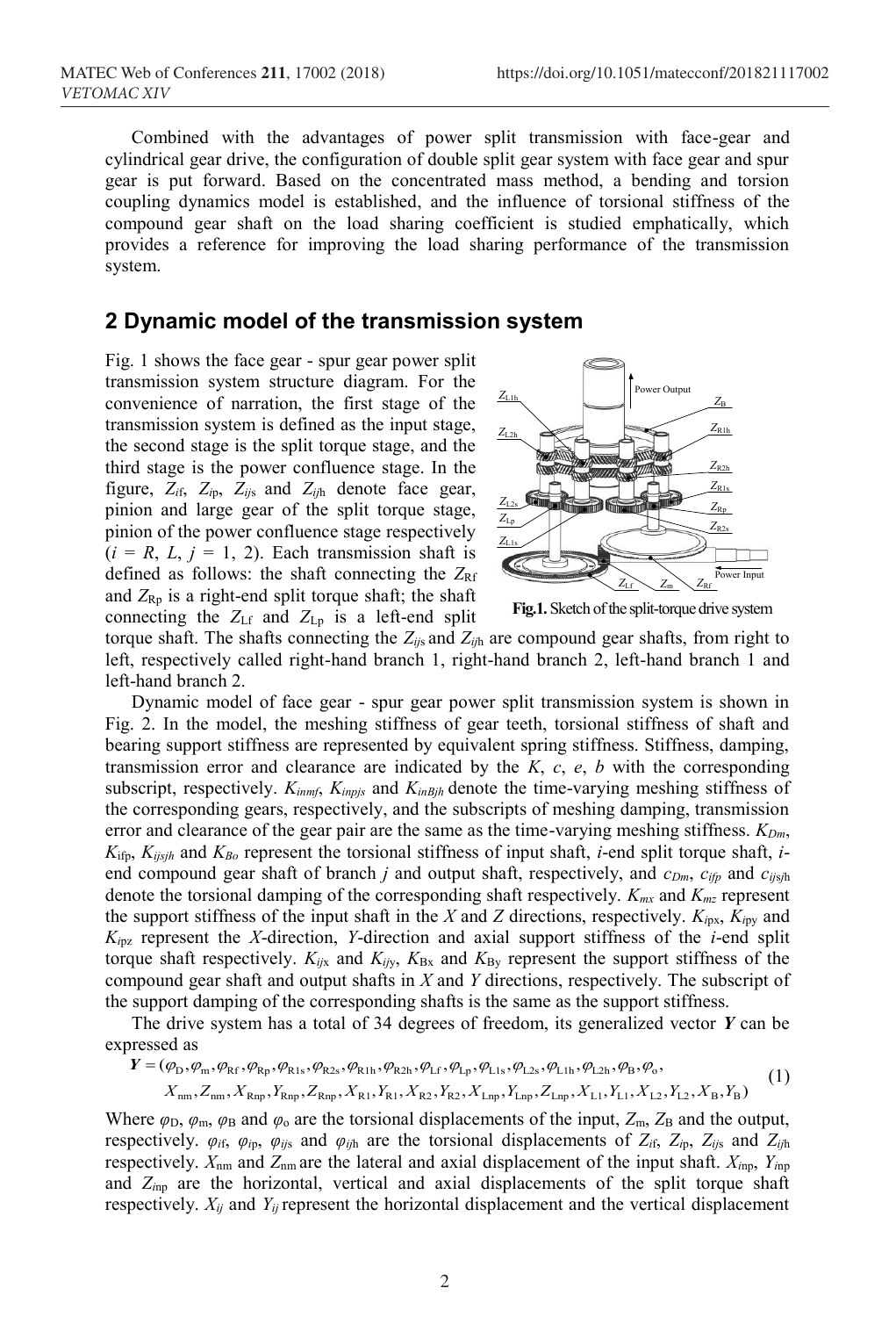of the compound gear shafts respectively.  $X_B$  and  $Y_B$  are the horizontal and vertical displacements of the output shaft, respectively.



2 **Fig.2.** Dynamic model of twice split-torque drive system

# **3 Differential equations of transmission system**

## **3.1 Coordinate transformation equation**

Fig. 3 shows the local and generalized coordinates of the drive system. In the figure, *X* and *Y* represent the global coordinates, and *X*\* and *Y*\* represent the local coordinates. Among them, the direction of *Y* or *Y*\* coincides with the direction of the meshing line between the gear pairs.  $\theta_{ip}$ ,  $\theta_{ij}$ ,  $\theta_{iB}$  and  $\theta_B$  are the mounting angles between the respective gears.

According to the structural symmetrical relationship between the two input systems of split torque transmission, the transformation matrices between the generalized coordinates and the local coordinates can be obtained.



**Fig.3.** Relationship of partial and generalized coordinates of twice split-torque drive system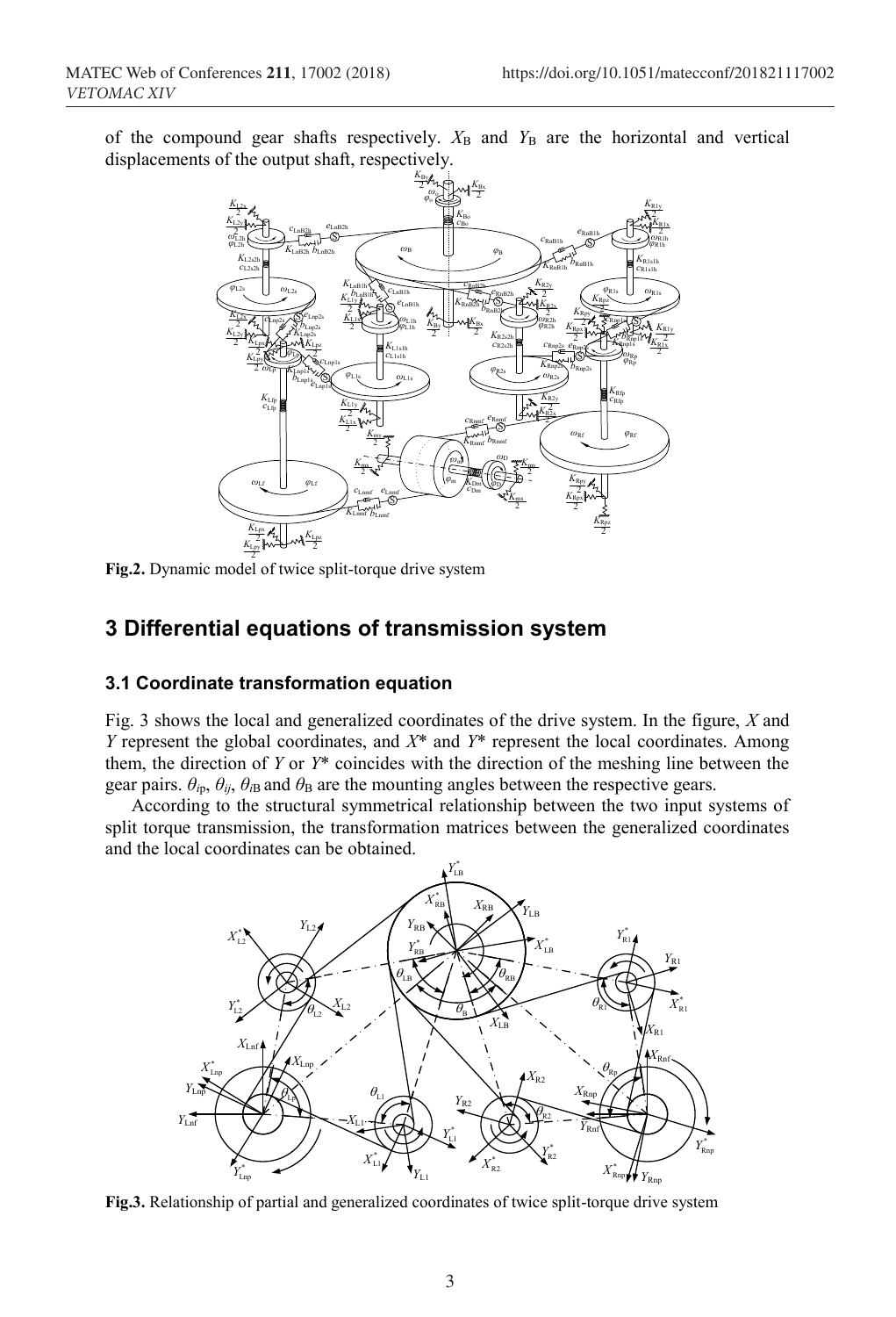#### **3.2 Nonlinear dynamic equations**

Let  $F_{imnf}$ ,  $F_{imp/s}$  and  $F_{inBjh}$  respectively represent the meshing force between the gear pair  $Z_m$ and  $Z_{if}$ ,  $Z_{ip}$  and  $Z_{ijs}$ ,  $Z_B$  and  $Z_{ijh}$ . The meshing stiffness of face gear pair is calculated according to the literature calculation method  $[14, 15]$ . The input torques are  $T<sub>D</sub>$  and the load is  $T_o$ . The concentrated masses of the gears  $Z_m$ ,  $Z_{li}$ ,  $Z_{li}$ ,  $Z_{ij}$ ,  $Z_{ij}$  and  $Z_B$  are expressed in  $m_{\rm m}$ ,  $m_{\rm if}$ ,  $m_{\rm io}$ ,  $m_{\rm if}$ ,  $m_{\rm if}$  and  $m_{\rm B}$  respectively. The moments of inertia of the gears  $Z_{\rm m}$ ,  $Z_{\rm if}$ ,  $Z_{\rm ib}$ ,  $Z_{ijs}$ ,  $Z_{ijh}$  and  $Z_B$  are represented by  $I_m$ ,  $I_{if}$ ,  $I_{ip}$ ,  $I_{ijs}$ ,  $I_{ijh}$  and  $I_B$ , respectively. According to the system dynamics model and the force analysis, the nonlinear dynamic equation of the split torque drive system can be derived as

$$
\begin{cases}\nI_{\rm D}\ddot{\phi}_{\rm D} = T_{\rm D} - K_{\rm Dm}(\varphi_{\rm D} - \varphi_{\rm m}) - c_{\rm Dm}(\dot{\varphi}_{\rm D} - \dot{\varphi}_{\rm m}) \\
I_{\rm m}\ddot{\varphi}_{\rm m} = K_{\rm Dm}(\varphi_{\rm D} - \varphi_{\rm m}) + c_{\rm Dm}(\dot{\varphi}_{\rm D} - \dot{\varphi}_{\rm m}) - F_{\rm Rnmf}r_{\rm bm} - F_{\rm Lnmf}r_{\rm bm} \\
m_{\rm m}\ddot{X}_{\rm nm} = F_{\rm mx} - K_{\rm mx}X_{\rm nm} - c_{\rm mx}\dot{X}_{\rm nm} \\
m_{\rm m}\ddot{Z}_{\rm nm} = F_{\rm mz} - K_{\rm mz}Z_{\rm nm} - c_{\rm mx}\dot{Z}_{\rm nm} \\
I_{\rm ff}\ddot{\varphi}_{\rm ff} = F_{\rm innf}r_{\rm bf} - K_{\rm frp}(\varphi_{\rm ff} - \varphi_{\rm fp}) - c_{\rm frp}(\dot{\varphi}_{\rm ff} - \dot{\varphi}_{\rm fp}) \\
I_{\rm p}\ddot{\varphi}_{\rm ip} = K_{\rm frp}(\varphi_{\rm ff} - \varphi_{\rm fp}) + c_{\rm frp}(\dot{\varphi}_{\rm ff} - \dot{\varphi}_{\rm ip}) - F_{\rm inp1s}r_{\rm bp} - F_{\rm inp2s}r_{\rm bp} \\
(m_{\rm ff} + m_{\rm ip})\ddot{X}_{\rm mp} = F_{\rm ipx} - K_{\rm ipx}\dot{X}_{\rm mp} - c_{\rm ipx}\dot{X}_{\rm np} \\
(m_{\rm ff} + m_{\rm ip})\ddot{Z}_{\rm inp} = F_{\rm ipz} - K_{\rm ipz}\dot{Z}_{\rm np} - c_{\rm ipz}\dot{Z}_{\rm np} \\
I_{\rm yi}\ddot{\varphi}_{\rm ys} = F_{\rm mps}r_{\rm rbs} - K_{\rm iys1}(\varphi_{\rm ys} - \varphi_{\rm yh}) - c_{\rm ysh}(\dot{\varphi}_{\rm ys} - \dot{\varphi}_{\rm yh}) \\
I_{\rm yi}\ddot{\varphi}_{\rm ys} = F_{\rm npys}r_{\rm hys} - K_{\rm iys1}(\varphi_{\rm ys} - \varphi_{\rm iyh}) - F_{\rm mB}r
$$

The displacement in Eq. (2) is unified as linear displacement, which can eliminate the rigid body displacement in the dynamic equations. In the nonlinear dynamic equations, the order of magnitude of each variable varies greatly, which affects the accuracy of the solution and the computational efficiency. Therefore, the kinetic equation is also dimensioned, and will not be repeated here.

## **4 Analysis of load sharing coefficient**

#### **4.1 Analysis of load sharing coefficient of each branch**

Fig. 4 shows the load sharing coefficient of each branch of the powertrain as a function of time. From Fig.4 (a) to (e), it can be seen that the load sharing coefficient of two branches of each transmission stage is not equal. Among them, the maximum load factor of the input stage appears at the right end. The maximum load factor of the left and right split torque stages and the power confluence stages all appear in the branch 2. When the system is in stable operation, the load sharing coefficient of each branch shows an approximate periodic variation.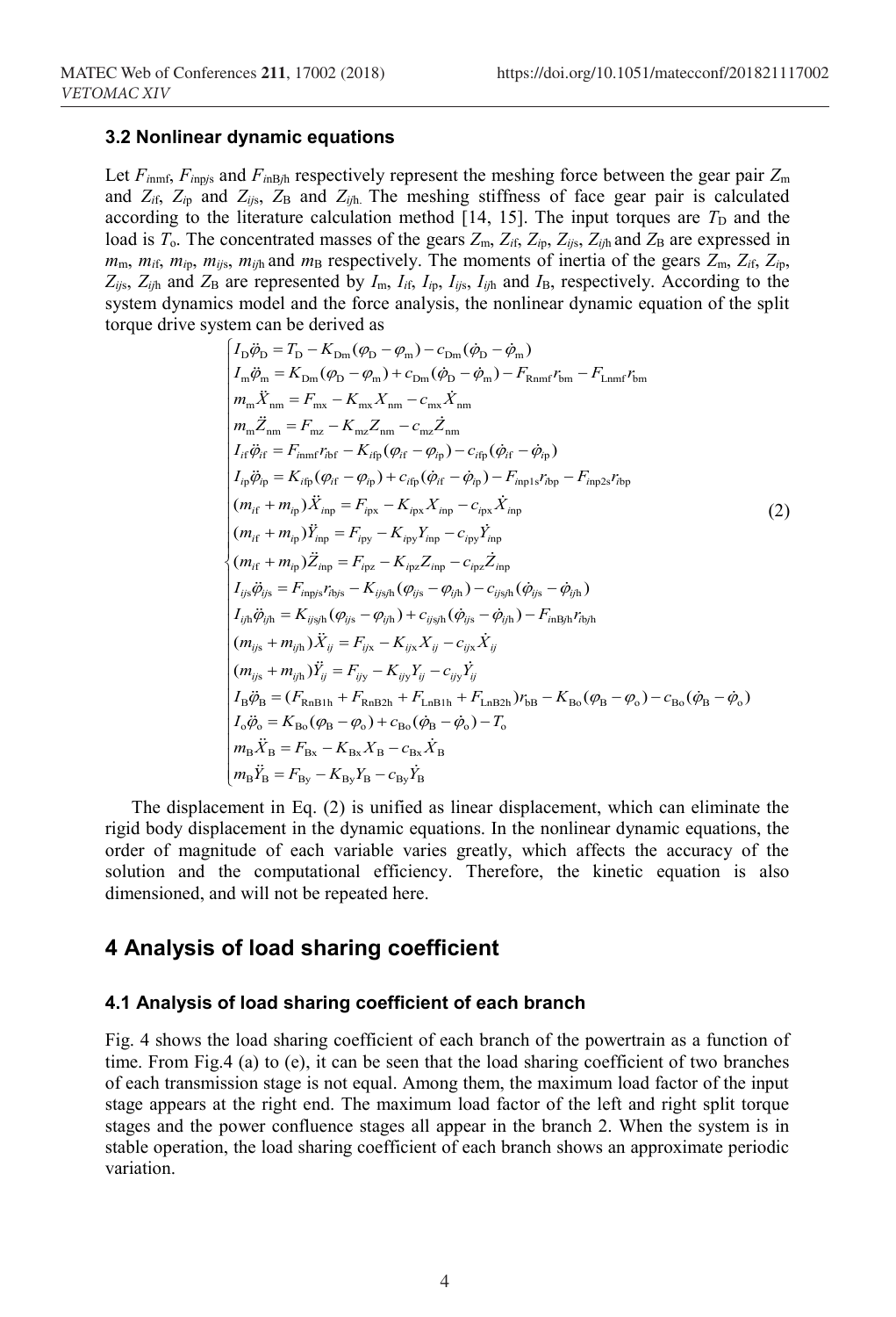

#### **4.2 Effect of torsional stiffness of compound gear shafts on load sharing coefficient**

The influence of the torsional stiffness of the compound gear shaft on the load sharing performance of the transmission system is mainly studied. Fig. 5 shows the load sharing coefficient of each transmission stage with the torsional stiffness of the compound gear shaft. It can be seen from the figure that the change of torsional stiffness of the compound gear shaft has a significant effect on the load sharing coefficient of each transmission stage. The load sharing coefficient of the input stage decreases with the increase of the torsional stiffness of the compound shaft, but the load sharing coefficient of split torque stage and power confluence stage increases with the torsional stiffness of compound gear shaft.



**Fig.5.** Impact of torsional stiffness of compound gear shaft on the load sharing coefficient

The geometric structure of the system has the symmetry. Taking the left branch of the split torque stage and the power confluence stage as an example, the meshing force between gear pairs is asymmetrical despite the geometric symmetry. Under the condition that the gear is loaded, the lateral micro-displacement of the gear center will lead to the difference of the micro-displacement of the gear torsion, resulting in the difference of the torques to the left and right branches of the split torque stage. With the increase of the torsional stiffness of the compound gear shaft, the load sharing coefficient of the split torque stage and the power confluence stage is less sensitive to it. The main reason is that with the